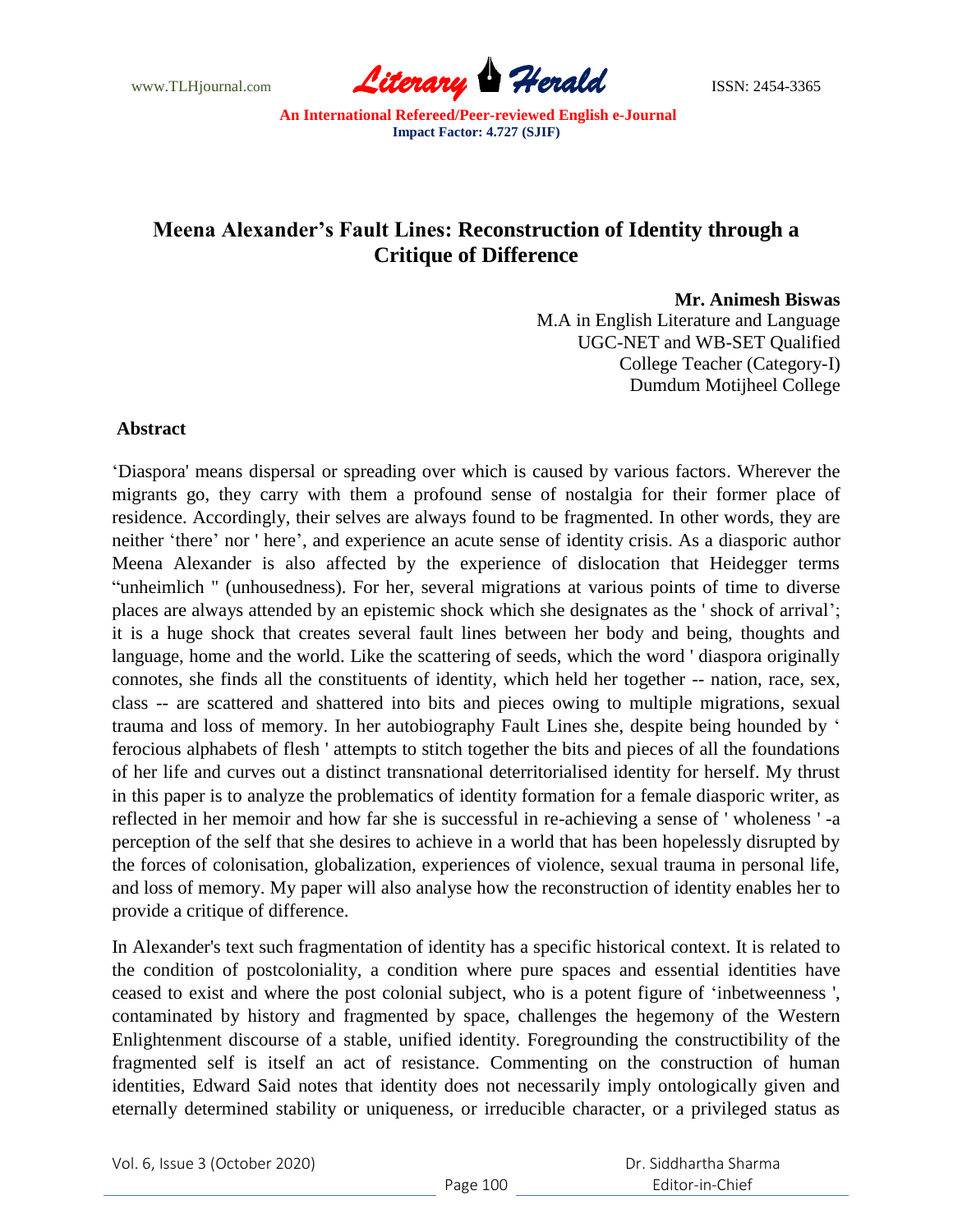

something total and complete in itself " (Culture 315). In Fault Lines , the very concept of identity as ontologically given and eternally determined" is continuously decentered. Even through her constant struggle in experimentation of colonial phallocentric language to express her Indian self" (Spivak 57). Alexander critiques the continued institutionalization of language in contemporary India. I would also make an attempt to explore how she exercises her feminine agency in questioning and overturning the patriarchal established belief in marital system, religion, education-all the ideological apparatuses which have aimed at marginalizing a human body by repeatedly interpellating it as ' female ' since its birth. A diasporic such as Meena Alexander can be described as a 'specular border intellectual'(97), to use the expression of Abdul Jan Mohammed, who turns her disadvantageous interstitial position into a position of advantage from where she can subject different cultures to critical scrutiny. Perhaps the words of Bhabha provide the best explanation -- the boundary that secures the cohesive limits of the western nation may imperceptibly turn into a contentious internal liminality providing a place from which to speak, both of and as, the minority, the exilic the marginal and the emergent (154)". Thus, Meena Alexander makes her autobiography Fault Lines act as a strategic political weapon to deconstruct the existing sexual politics in home country and in the host countries, and resist denigration as object, ' weaker vessel" and as racial ' other '. She herself admits explicitly her political objective---- "bringing out the memoir would allow me to claim a place in the United States and shed my marginal existence."

**Key Words:** Diaspora, Transnational, Marginal, Fragmented-self, Identity, Difference

#### **Introduction**

#### **Reconstruction Of Identity Through A Critique Of Difference**

In formulating the poetics of exile, Jasbir Jain has identified two trajectories of diasporic writings a process of self-recovery through history and memory or sell preservation through an act of transformation. Writers like Raja Rao and Manohar Malgonkar have reacted to the suppression of the self and turned to history to identify their strengths while Bharati Mukherjee' s emphasis in Jasmine was on transformation and metamorphosis. The raw energy of the first generation politics is substituted in the works of contemporary writers by a more complex response to the issues of race and unbelonging. Belonging to another trajectory the new writers like Meena Alexander, Chitra Divakaruni turn the location of diaspora into an empowered space and retort to their marginalisation, not by dissolving to the mainstream but by rendering their distinctive voices. Alexander represents the crop of writers, who are concerned with crossing over from one culture to another, without compromising either, negotiating new boundaries and remaking themselves. In her writings diaspora with its shifting boundaries and conflictual encounters between different cultures is an important locus where nationalism and literatures

Vol. 6, Issue 3 (October 2020)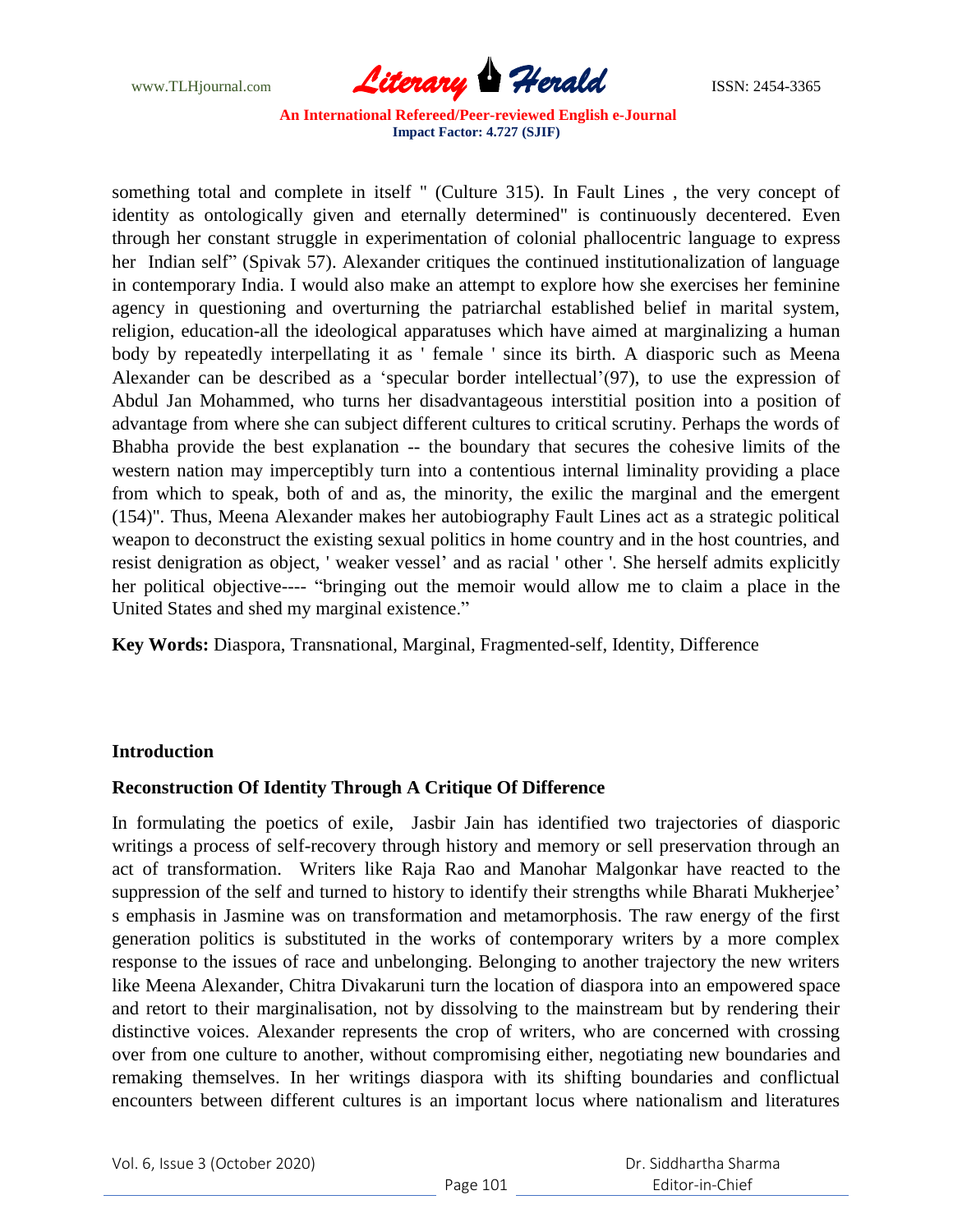

need to redefine themselves and seek their own margins. The destabilisation of identities that occurs in the daily confrontation with the hegemonic discourses of the US, compels reconceptualisation of identities and their representation in the corpus of literary works. Yet we must not forget that, " all diasporas are differentiated, heterogenous contested spaces, even as they are implicated in the construction of common" we" (Avtar Brah 184). Unlike other diasporic writers, who believe that it is in host country that they find their selves fragmented, Meena Alexander, through her autobiography Fault Lines establishes that the sense of fragmentation and alienation ensues from one's home country. My paper will analyse how the process of fragmentation of her unified self begins from infancy in home country and culminates in adulthood while finally after arriving at the host country, America, and how since infancy Alexander has been exercising her feminine agency that finally manifests itself in the form of the autobiography Fault Lines.

### **Grappling with Differences**

Mary Elizabeth Alexander was born in Allahabad, India on February 17, 1951. As she grew up she increasingly became aware of her sexual identity. The sufferings of Kalidasa's Shakuntala and Eve in the Bible, which she learnt from her parents trigger off her childhood fear and anxiety of "being born into a female body" (42). Quite early she was taught how the female sexual body enticed men and then was manipulated to serve the interest of male sexual gratification and how women had to bear the burden of all that sin. She frequently heard how women jumped into the well in order to do away with the shameful bodies to keep the reputation of the family intact. The feminine self within her empathises with Shakuntala who had borne the weight of memory and felt the terror of erasure. Her grandmother Mariamma often scolded her for running in the sun as she did in Tiruvella. She learnt running under the sun is a masculine trait. It is due to her female body that she had to live the life of a "caged parrot '. She had been forced to accept the burden of flesh, "the impossibility of leaping out of her own skin in the direction of desire ' (73). Instead of racing around in the sun she was taught embroidery and musical skills. Thus the native country curbed the "natural' upbringing of a child, conditioned her body and constantly interpellating her as a woman taught her how to grow up as a woman. Foucault rightly observes, " the human body was entering a machinery of power that explodes it, breaks it down and rearranges it ... but discipline produces subjected and practiced bodies" (45). Sexually discriminating upbringing came to child Meena as a fault line that separated her paradise of pleasure and took her into an inferno of anxiety and paranoia. Besides the growing awareness of her female body she learnt about the discriminating system of casteism-"playing with a Woodcutter' s child, or a milkman's child as I did in Tiruvella , would never be permitted in the Kozencheri house"(43). The custom of casteism took her childhood friend away irom her. Inevitably the germ of casteism is accompanied by the germ of class distinction. When a child who Iived in the railway hut came to steal away the lately ripened cashew fruits in their garden, Meena prevented him and chased him until his foot slipped out under the barbed wire while crossing it in fear of punishment. She was torn by her own behaviour, she found that often Ilya, her grand father, held meetings on 'the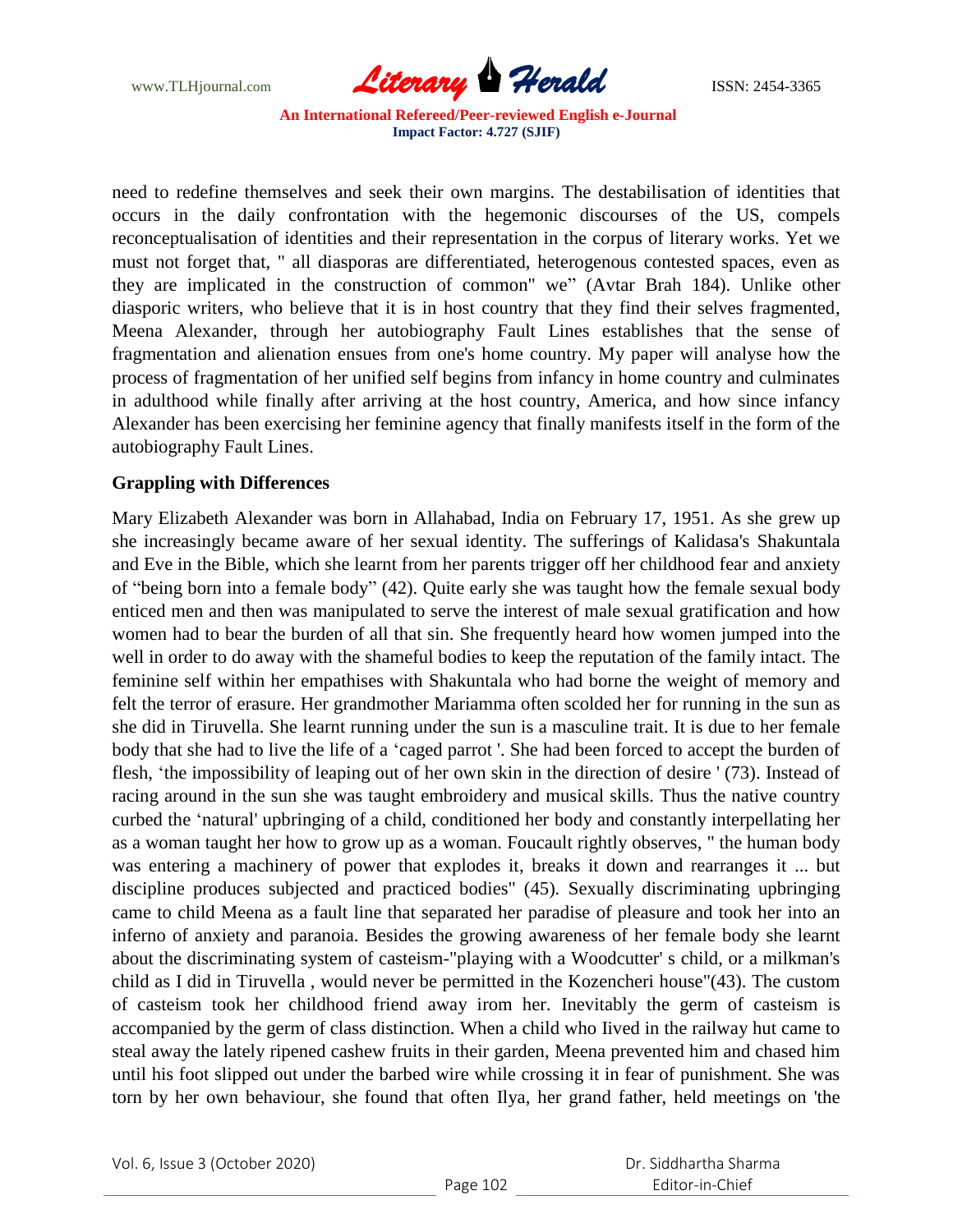

Needs of Our Children' but not on 'their children. She sensed a division in her soul and cried out "I was a divided child"(115). The barbed wire here symbolizes the border between different class and castes omnipresent in her home country. Once she was intensely traumatized when she found her father praying for being saved from a Communist attack. She learnt from her appa how the communist had murdered a tax collector and three landowners belonging to Congress party. As a child of four, for the first time, she was exposed to the language of Violence nurtured through indulgence in political differences. She believed that religion is such a social institution that does not let the human beings disintegrate. But the Reformation Movement in Tiruvel la proved something reverse. It tore apart the centuries old Syrian church of Malabar, dividing it into the older, orthodox Jacoba church and the reformed branch, the Mar Thama church. This sudden epistemic shock that resulted from the division of her religion into two subsections created another fragmentation within her soul-"she feels as if she is in a perpetual hangover" (37). Again, she became aware that religion which is supposed to hold' is the cause of fragmentation and disintegration.

lt was llya "who had given her the world to travel in and the eyes to see them with". He led her from sound to sound, from sight to sight. She could not conceive of life without Ilya. Ilya infused into her the nationalist sentiments by exposing her to the history of India and helped her construct a national identity in her childhood. But owing to appa"s transferable job she was uprooted from Tiruvella and transplanted to Pune. The parting moment from Ilya fractured her being. While depicting the parting moment she admits the gravest secret of her life – the sexual liaison between them- " I felt for an instant as if I had metamorphosed, become another thing...I feel as if in that instant my life split, then doubled itself, in a terrible concupiscence"(63). Sexual abuse is also the cause of deep pain and loss of memory. In Tiruvella, in the profuse garden edged by mango and bamboo and the clusters of golmahor tress she enjoyed the spirit of liberty running as fast as she could, eyes closed head thudding, while in Pune she could not race out into the busy thorough-fare of Deccan Gymkhana. She could feel in Tiruvella the oneness with nature that made her realize the umbilical cord of nature left another crevice upon her soul.

In 1956, Meena Alexander"s father, who worked for the Indian government, had been sent abroad to work in the newly independent Republic of Sudan. Meena and her brother followed him in February of the same year. She considered the crossing of borders as a "figuration of death"(65) and crossing into "another life"(65). Bhaba conceives of border as "a location where space and time cross to produce complex figures of difference and identity, past and present, inside and outside, inclusion and exclusion". Consequently, she felt " she had no name, no nature'(65). She learnt gradually the art of withdrawal and fell a prey to an illusory existence. As one is deluded by a mirage in the desert, she frequently confronted with Meenamol of Tiruvella and recognised that Meenapol of Tiruvella was severed from Meena of Sudan. Landscapes of both countries were superimposed on each other. She nostalgically felt the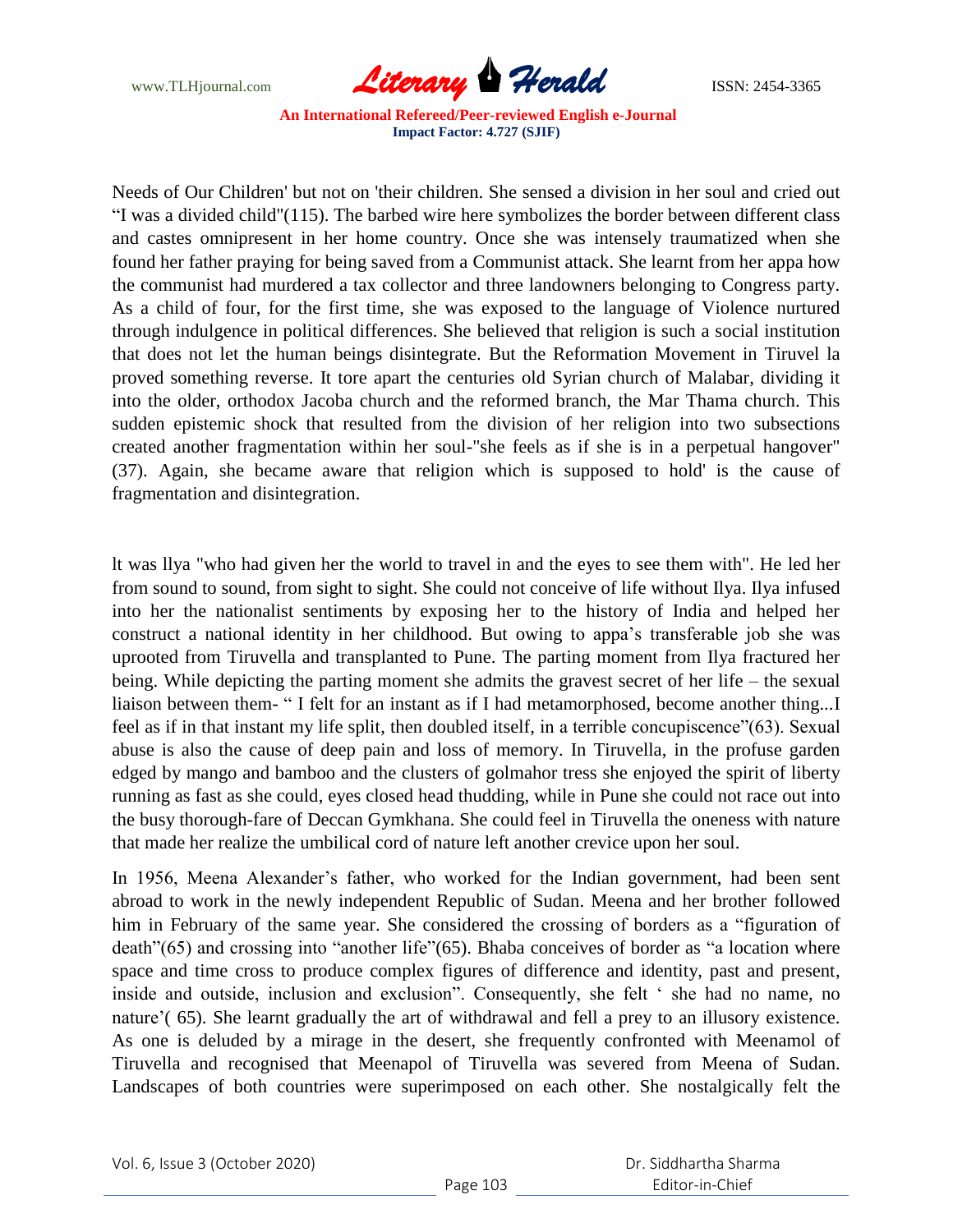

absence of the beauties and bounties of Kerala since the green field of Kerala was absorbed by the brutal heat of Sudanese desert. In order to battle with the barrenness of her soul symbolized by the Sudanese desert, she took recourse to memory, reverie and dream.

Although memory came in fragments, itt provided basis to the desert of her fragmented being. Her childhood was torn between Khartoum and Kerala. Each summer she had to return to Kerala. She constantly compared herself with pupa' which did not know that one day it would become a butterfly. Meena pondered whether the pupa and the butterfly were the same entity. This points to her state of constant metamorphosis, a predicament to which a diasporic being is subjected to for good. No wonder she equated herself with a stone-eating girl and picked up a pebble and swallowed it- an act which is a means of consolidation and empowerment of her female self with a view to confronting the painful experiences of constant metamorphosis. But the stone-eating girl in her failed to encounter the excruciating reality of the demise of Ilya, who was a part of her being. His death created another fault line within her. She gave vent to her anguish of fragmentation in "katha"- "so I learnt early that the earth we are embedded in, where everything is fractured. plural. multiple"(36).

In order to cope up with this profound shock Alexander embarked on writing. But words came in bits and pieces, without connectives; she composed a Dictionary of Desire:

Girl book stone tree

Penne pusthakam kalu maram

Bint kitab hajar sajara

fille livre Pierre arbre (299)

In Sudan, cultural hybridity curved out another chasm in Meena. She developed friendship with Sarra and Shamma, met boys and even danced with them. She wore sleeveless blouses. Her father violently scolded her and declared that she can't travel in Kozencheri in such sartorial appearance. She had to wear different dresses in diverse places. Dress is indeed a crucial constituent of human identity. Meena's exposure to cultural differences fractured her sense of dentity in such a way that she longed for 'a singular dress' that could work for all times and all places.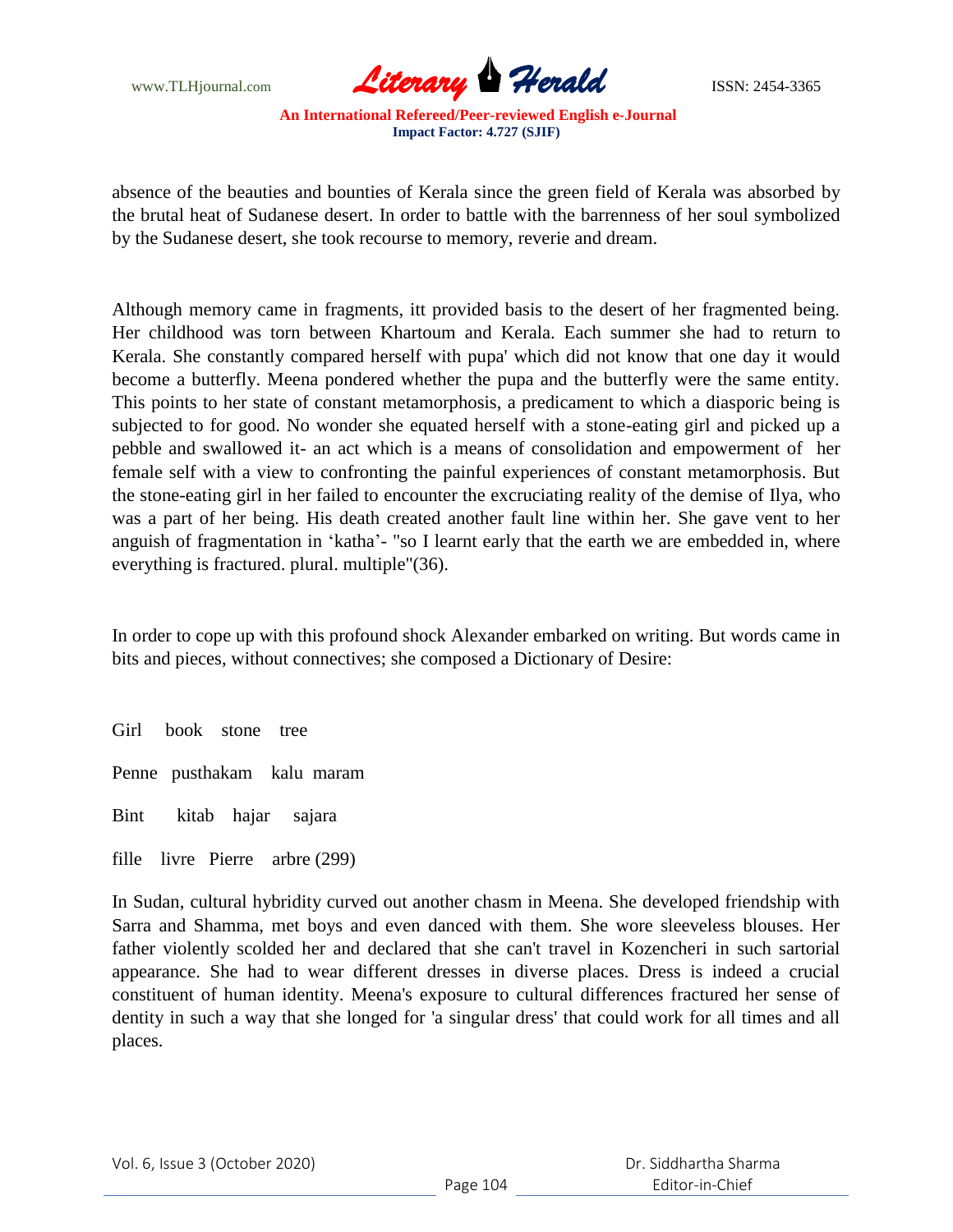

The infant fear of possessing a female body was further reinforced in Sudan. The burning horror of clitoridectomy crept into Alexander's mind. She pondered over the image of what women might suffer -whether through mutilation or shame caused only for being born as a Woman. In Khartoum, as a child of five, cut from the 'fluidities' of her Indian world, she had to learn English all over again. She was hurt by the English language. Her Indian English was replaced by the British English. She cried out "English alienated me from what I was born to(116). In Clergy House School, officially known as the Diocesan school for British children she was the first nonwhite girl to receive admission. Everybody refrained from talking to her due to her dark skin. She was again pushed to the border existence. She held her body responsible-"My body made me: female, Indian, Other" (114). She perceived the difference between the First World body and the Third World body. Emotional succour came to her in the form of a Sudanese friend who made her aware of her innate poetic sensibilities. To her utter desperation, one day he was forced to leave Sudan. Once again she felt fractured and longed to be lifted out of her body and to follow him across multiple borders. He left within her a cauldron of unquenched desire which had no outlet. Indian and Sudanese society considered it natural for a girl not to express her sexual desire. Hence, she was forced to condemn the very fact of being born in a female body- "there was a crack in the earth, nothing could heal, a fault in the very nature of things, treachery in creation (102). Meena Alexander could identify the crack in the earth with the 'sudden discontinuity of flesh" in her body and the resultant fragmentation in the mind created by her estrangement both from Ilya and her male friend.

Now she resolved to write poetry as a strategy of self-preservation that enabled her to give voice to the body. Quite painfully, what she found as a subject matter of poetry-"milk. spittle, blood, feces. stumps of bone, torn flesh" (73)-evokes the image of a female self fallen apart. As a strategy of self-configuration, at the age of fifteen, she 'stripped hersell iree (75) from the colonial burden by changing her name Mary Elizabeth, the name she was baptized in. Top Meena Alexander. This was an assertion of feminine agency. The fifteen-year-old Meena realized how religion nurtures sexual differences. To her, religion is "an elaborate hierarchical machine that sets women apart"(120). Inevitably she challenged all the social institutionsreligion, education, family-that act as ideological state apparatuses inculcating differentia orientation into a child-"if you (her mother) want me to live as a woman, why educate me God, why teach me to write? (102)."Moreover, whenever she attempted to inscribe her identity, history of violence stood in her way as impediment. In India she learnt in infancy how Vasco Da Gama and his crew set fire to an entire ship, all men on board, as a sign to the Indian princess not to oppose them; how the British in order to consolidate their rule over India, shot hundreds of unarmed men, woman and children who had congregrated for a meeting in Jaliwanwalabagh. In Sudan she herself became a prey to violence. While she was studying in Khartoum university, a genocidal war was being raged in the southern part of Sudan by the government forces in the north. As a sign of protest she with her all the friends of university had gone to the street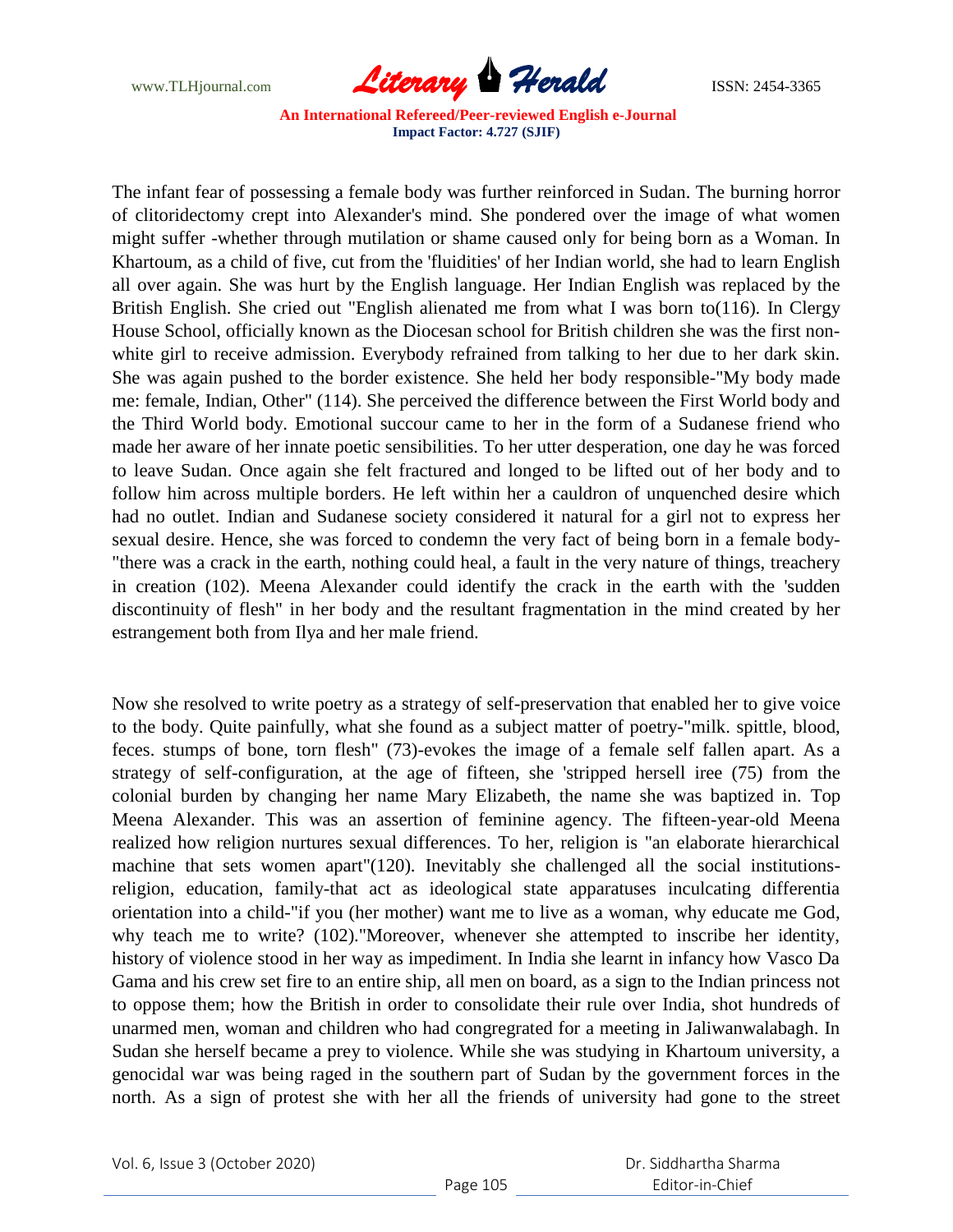

demonstration. Two of her friends-Babiker and Bedri were shot dead by army. She realised how the state tried to gain control through repressive state apparatuses represented by the army. The knowledge that violence recorded in history is an aftermath of 'difference', of power-nexus, added to her sense of fragmentation.

Alexander applied for Ph.D in Madras University that refused to accept a degree from Khartoum university. She longed desperately to study in her own country. She articulates her wonder at the unacceptance of her mother country-"London University would accept the Khartoum degree, but not Madras"(135). Consequently, she was uprooted from Sudanese land and had to enter another border, another life:; another phase of fragmentation. There she faced difficulties in assimilating English culture. After the completion of Ph.D, when she came to Hyderabad she developed a love relationship with David Lelyveld and travelled to America in order to get married. When she became pregnant, she felt the anxiety of 'giving birth in another country'(64). While walking with her child in the university campus, she had been abused as black bitch by a motorbike rider. She realised that she is doubly marginalized- first as a woman and secondly as a third world subject. Furthermore. the violent abusive language from the Caucasian man added to her sense of fragmentation. Ngugi Thiong' o expresses the anguish of a colonized subject appropriately: "in my view language was the most important vehicle through which that power fascinated and held the soul of the prisoner. The bullet was the means of physical subjugation. Language was the means of the spiritual subjection" (Thiong'o 437).

The tension surrounding identity of second generation diaspora emerges in a scene where Alexander's son A dam, encounters a man who asks him: "What are you?"(172) Adam, of mixed heritage, chooses to identify himself as neither American nor Indian, but, rather, a Jedi knight (172).Anxious Alexander asks herself: "What did my first-born wish for himself? Some nothingness, some transitory zone where dreams roamed, a border country without passport or language?" (172).In case of the second generation diasporan "their sense of identity borne from living in a diaspóra community will be influenced by the past migration history of their parents or grandparents" (John McLeod 207).She often met Gauri, Roshni with whom she developed a friendship and shared her experiences of dislocation. It provided her a sense of co-ethnicity, of community and a sense of belonging to one nation. Rightly argues John McLeod "central to the idea of the nation are notions of collectivity and belonging, a mutual sense of community that a group of individuals imagines it shares"(45). But the sense of community could hardly provide her spiritual solace. She felt tormented by the 'body crossed by several fault lines. Again Meena took recourse to poetry. Language is inevitably a significant constituent or One"s identity. She was at her wit's end regarding the choice of language since she dwelled in many languages and was subjected to linguistic in-betweenness -Malayalam, Arabic, Hindi , French. She opted for English as a vehicle of self-expression. Yet she finds her heart illiterate and that she is unable to express her inmost thoughts. She was familiar with British English, no with American English.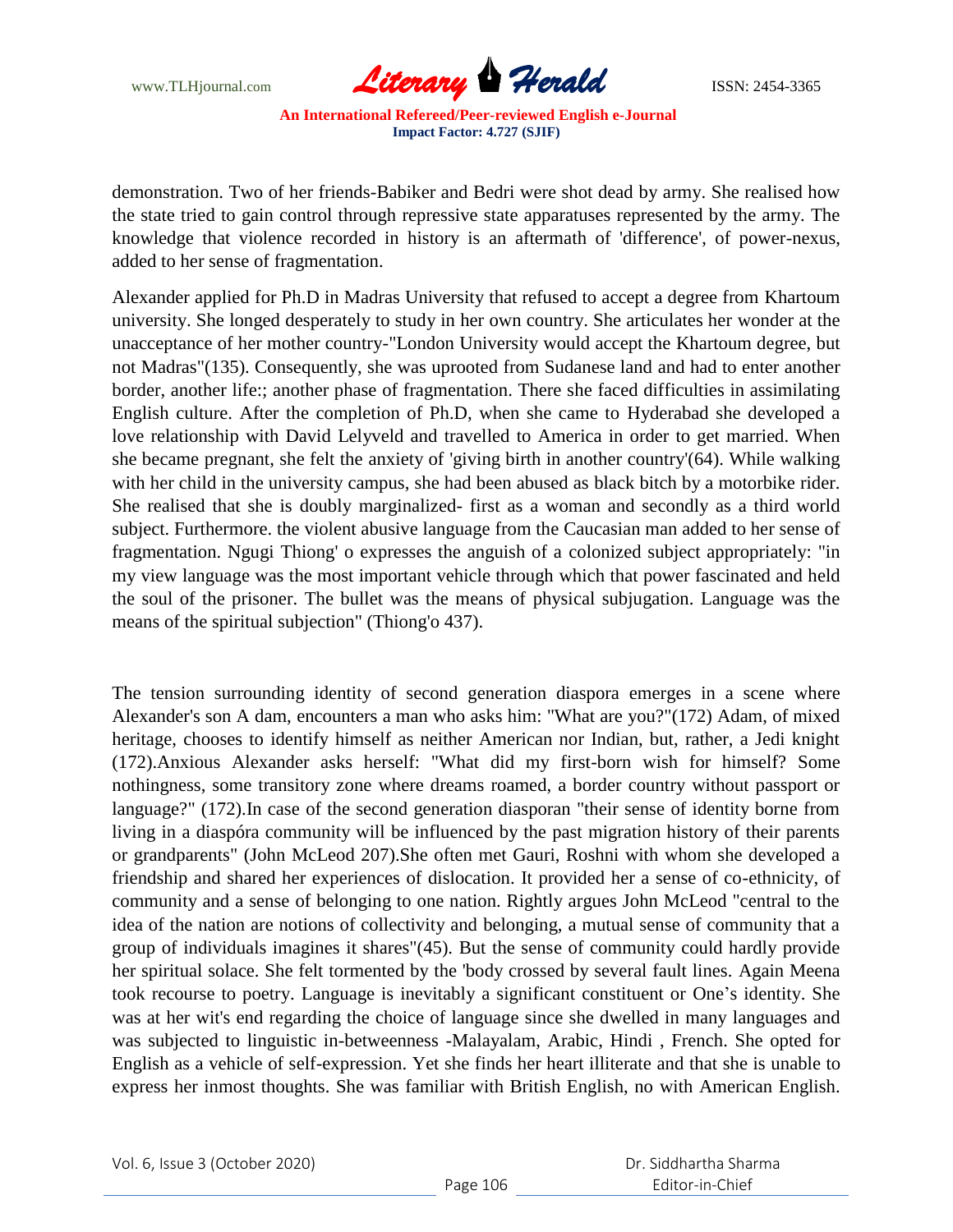

She cried out "There is a violence in the very language, Amete English"199). It damages her literary sensibilities and imagination. No one expresses the trauma of linguistic subjection and loss of identity better than Fanon-"to speak means to be in a position to use a certain syntax, to grasp the morphology of this or that language, but it means above all to assume a culture, to support the weight of a civilization'"(17-18). As a post-colonial subject finding herself unable to express she felt the necessity of linguistic appropriation so that her language can 'evoke a chaos, a power co-equal to the injustices that surround her. She creates a language of astonishing beauty, and elegance of thought to body forth her excruciating experiences of multi-migration, sexual trauma and violence inflicted on her at home and in the world. She versed out in her poem "Night-Scene, the Garden"-

"Come, ferocious alphabets of flesh

Splinter and rage my page

That out of the dumb

and bleeding part of me

I may claim

my heritage."(131)

Such intensity of emotion compels Thiong'o to comment Beauty in Meena Alexander becomes a revolutionary ethic, an ally of unity over division, love over hatred, life Over death, hope over despair"(Preface, xii). Meena Alexander could express herself as long as memory assists her language. So diversely fractured, the "dark mirror' of memory can no longer reflect childhood days. So she frowns upon memory-"memory knits us together then tears us apart. It is the first blessing and last curse (252). While recollecting the fragmented past memory, adult Meena Alexander now realizes how she had been sexually exploited by Ilya She cries out "Appa, Ilya hurt me sexually when I was a child"(241. She fell a prey to sexual differences in her own country, 1n her own family. Now she interrogates the process of 'hysterisation of women'" by the social myth of marriage . In childhood she heard a song

Glistening silk the colour of milk decking the bride! Wholl bind up the shroud?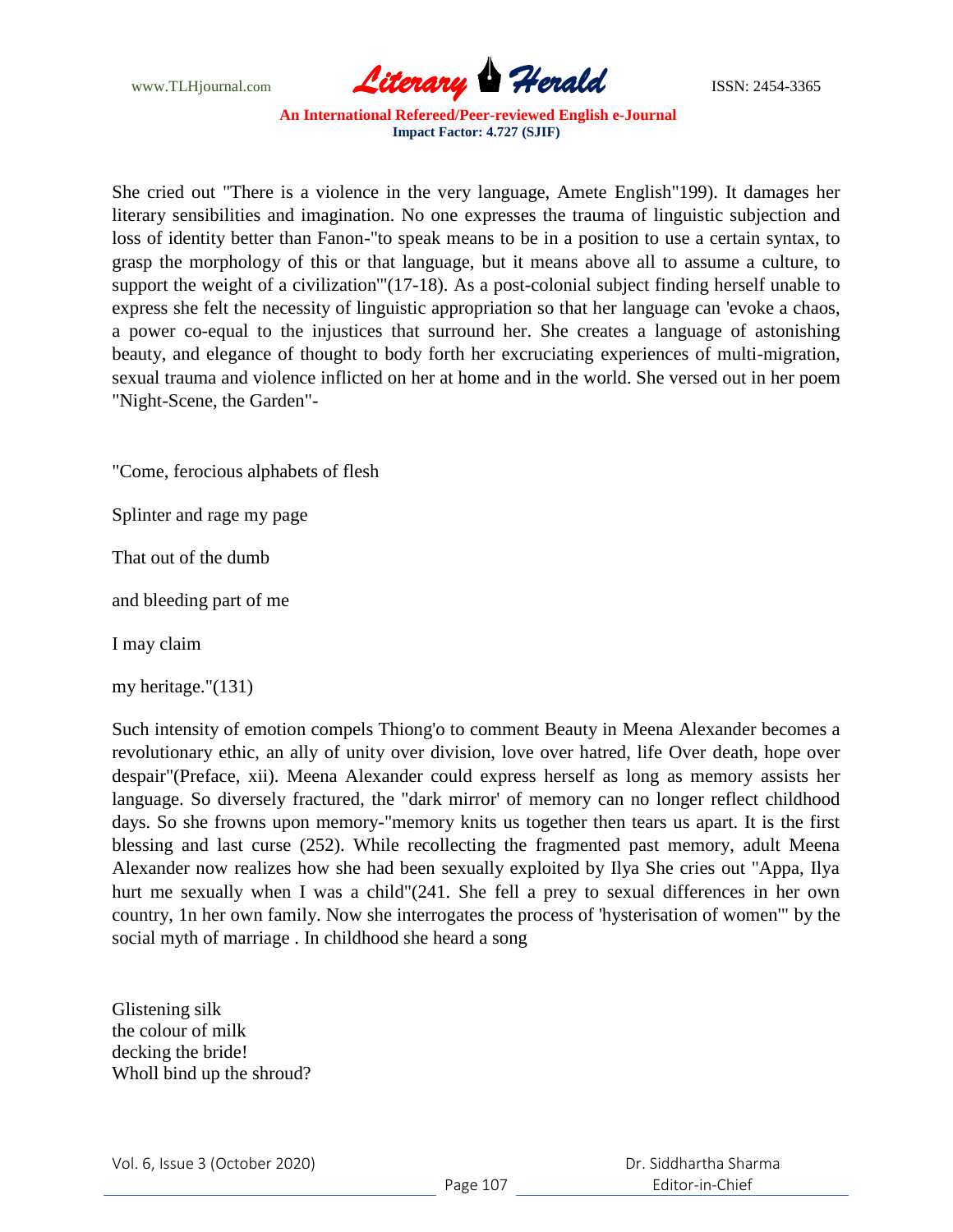

Amma, Amma P'll come For the ride!" (23)

Meena was conditioned to accept that in a social marriage an unknown man comes to take away the bride. Now she conceives of marriage as an institution manipulated by patriarchy in order to fragment woman's life by dissociating her from her parents. She militates against this feminine destiny-"for a woman, marriage makes a gush. It tears you from your original home(23). She even goes further to accuse patriarchy of exploiting women as a reproductive machine was born out or my mother, and out of her mother before her, and her mother, and hers. Womb blood and womb tissue flowing, gleaming, no stopping" (21). Thus through an interrogation of the naturalness and the innocence of the language of the song and through the insurrection of subjugated knowledge, she explodes this societal myth of marriage, which is actually "a type o speech, open to appropriation by society" (Barthes 109). Memory plunders, instead of providing Alexander, the solace she pursues. She resorts to imagination to give expression to her intense anger against societal discriminations and to assert her agency. The stone-eating girl of infancy manifests herself before her but with a surrealistic appearance. She has grown large wings dressed in a blood red sari, and at times she tears apart the sari, the blouse and strips herself to her skin to show the heart beating underneath. She is no other than the symbolic projection of Meena Alexander who has been torn into pieces by multiple fault lines.

In\_September1 1, 2001 the whole world witnessed the extreme form of violence-the destruction of World Trade Centre. Alexander was too traumatized to speak when her friend was describing the falling of the two towers. But more traumatized she became when she learnt how immigrants had to pay the price for it. Two of her South Asian students in salwar kameej had encountered trouble with men yelling at them. Her daughter recounted to her how a cousin of an Irani friend of hers, a young woman with long black hair, had endured a man in the subway who brandished scissors and cut off some of her hair, Immigrants were being Swept up and put in detention with no charges against them. Once again the difference between the first world and the third world is magnified before her when she witnessed the utter annihilation of Afghanistan as an answer to the destruction of T win Towers. The trauma finds its outlet in a surrealistic way. The fragmented Alexander can identify herselt with Susukhali and Sarama, figures from the fictive tale framed by llya. Allegorically, Susukhali and Sarama represent her two doppelgänger -one is the vulnerable and submissive while the other is violent and subversive. Upanishad contirms that every human being is endowed with two selves-' Daiba Satwa' (angelic sel) and Daitya Satwa (demonie sel). When she says...she was me. I was she, Susukhalı...(52) ,She imagines herself to be Susukhali chased by a priest of great faith. It is symbolic of her present predicament where she is being hounded by the aggression of Caucasian patriarchy that interpellates her as 'black witch'. Then she too parallels herself with Sarama-"But I was also the rakshasi .I loved the fierce glitter of that mad woman" (32). Being marginalized for having a dark body she surrealistically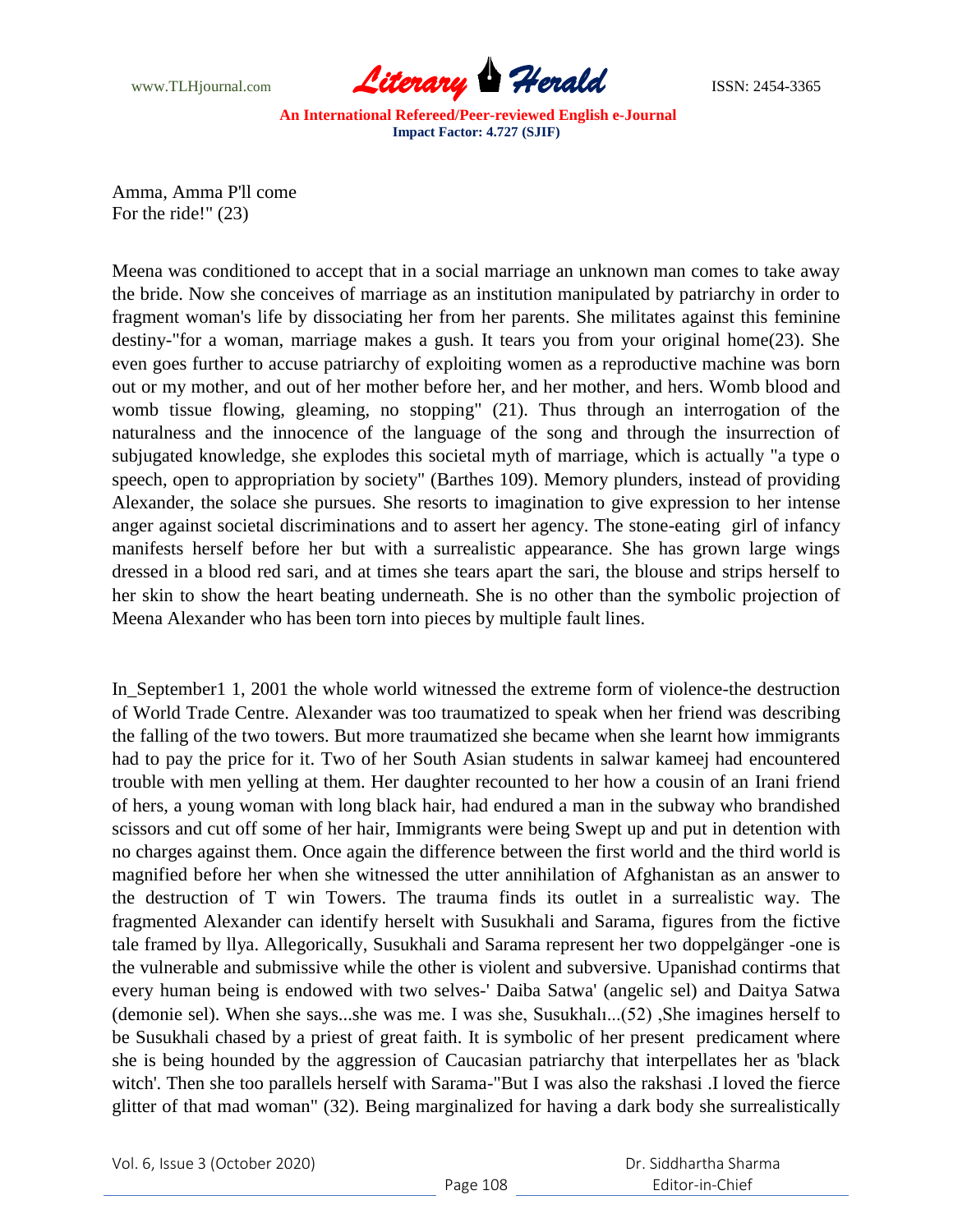

achieves a fierce glittering body by gazing at which the discriminating eyes of the onlooker could get blinded. And loss of eyes would lead him to the revelation of the meaninglessness of the difference between white and black. No wonder, the childhood story of the battle between the man of God and Sarama, assumes the form of surrealism in adulthood. The man of God, as recited in the Katha, banged his iron nail into Sarama's smooth brow which was made of turtle shell. So nothing happened to Sarama. This event is depicted by Meena as-"Down, down went the nail. Deeper deeper. As if the Vindya mountains were in her skull and the Indian Ocean to0 and the Bay of Bengal and Arabian Sea...... A rakshasi (she-demon) with the nail going down, down into her skull...(32-33)". This surrealistic projection of Meena is not a coincident but a symbolic reinforcement. It conjures up the image of Meena Alexander embodying the universe. This image closely corresponds to the image of Lord Vishnu manifesting the entire universe before Arjuna. As Vishnu did this to provide Arjuna a revelation of a grave philosophy, Meena Alexander by presenting herself as the embodiment of the universe attempts to provide the readers a philosophy that a diasporic female who has migrated from India to Sudan ,to Britain ,to America and is subjected to violence and trauma everywhere represents the modern discriminating world. She has engulfed all the differences and militates against all the discriminating institutions of the world, metonymically represented by the religious institution (the man of God).The depth of the fault line within her is unfathomable; the worldly institutions can no longer affect her, however, hard they try. The human body is the most basic and accepted signifier of identity. By identifying herself with Sarama, the rakshasi, she problematises her identity. According to Bakhtin, "metamorphosis serves the basis for a method of portraying the whole of an individual's life in its important moments of crisis" (Dialogic Imagination 115). Such magic realism expresses "genuinely the Third World consciousness"(Imaginary Homeland 301) in particular and in general. The consciousness of an individual who perceives the complexity in inscribing a stable identity in the modern world predicated upon the principle of differences.

# **Conclusion**

Despite belonging to several places-"Allahabad. Tiruvella, Kozenceri, Pune, Khartoum, Cairo, Beirut, Jerusalem, Dubai, London, New York, Minneapolis, Saint Paul, New Delhi, Trivandrum (50)'; several languages-"Malayalam, Hindi, Tamil, Arabic, English, French(50) she transfigures all disparate experiences from infancy to adulthood in the form O autobiography. To use her own expression, she "could lift all the scraps of space and stitch[her] days into a patchwork of garment fit to wear (30)". And finally she confronts this 'other dressed in her bits-and-pieces clothing'. In creating a motley kind of dress to signify her multi- layered identity, she treasures a plural view of the world since as a multi-migrated diasporic, she realizes that all the systems of knowledge, all views of the world are never totalizing, whole or pure, but incomplete, muddled and hybrid. These systems of knowledge are constructed to create differences among human beings. Thus she is the disembodied stone-eating girl freeing herself from her bodily sexual identity. She is Mary Shelley's Frankenstein, a creature made of bits and pieces of flesh. Significantly, the lines or borders which are created throughout the universe in order to fragment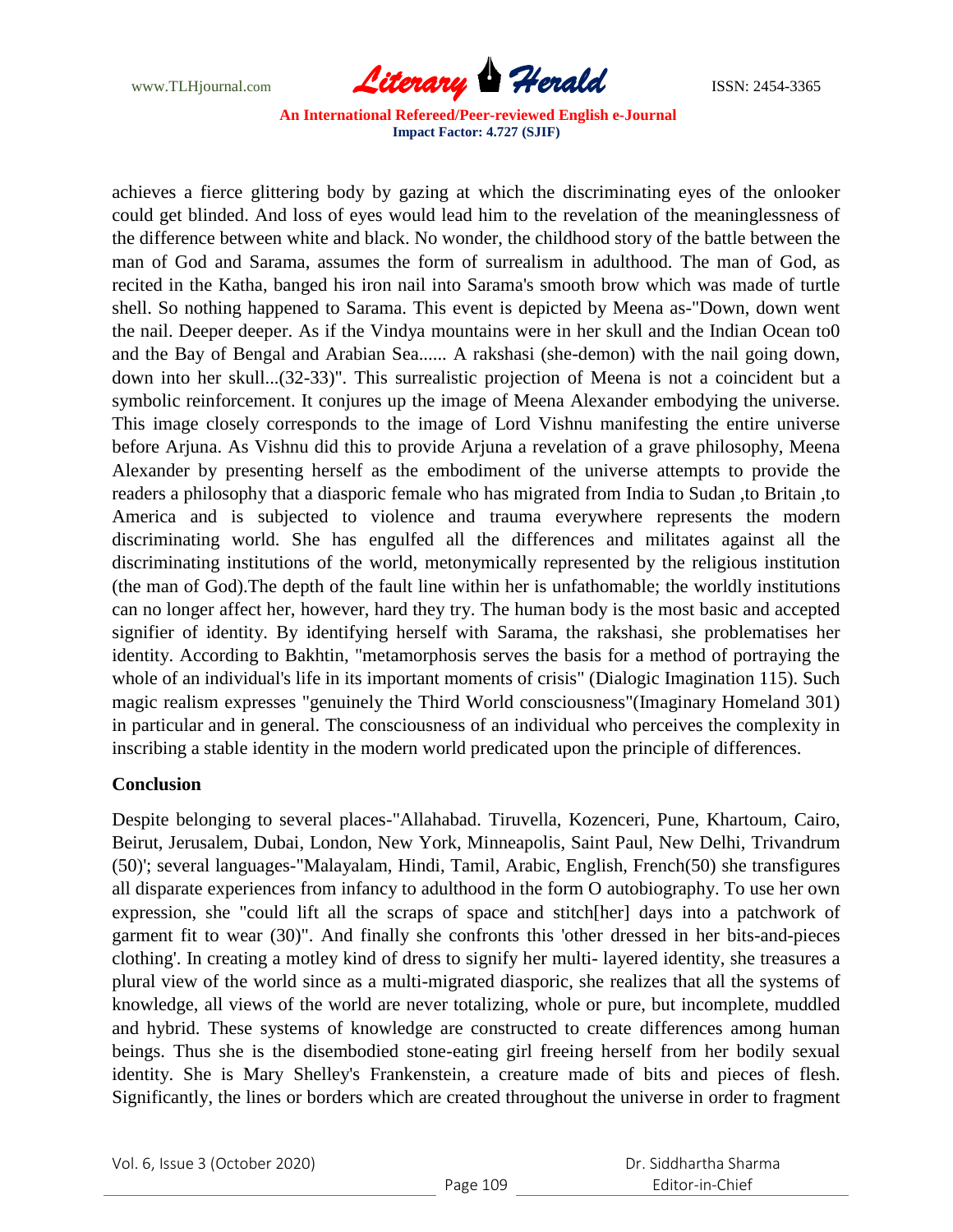

it into several parts, actually fragment human beings ontologically and psychologically. Again, from cartographical point of view, she seems to be the embodiment of the modern universe, fractured by drawing several lines upon her. Throughout her life Meena Alexander nurtures a nympholeptic desire of achieving her once-unified self and symbolically the one-life or the onesoul of the universe. The discourses from the First World are forged out to divide the universe by drawing borders through the creation of several binaries as male/female west/east, centre/periphery, colonizer/colonized, oppressor/oppressed and self/other. From a panoptical viewpoint, Fault Lines critiques each and every discourse structured upon differences Such as sexism, racism, nationalism, etc. at home and abroad. These discourses do not take into consideration those lines drawn between nations to create several fault lines within a human being, making the self alien to itself. This splinters the self as it does in the case of Alexander. Consequently Meena puts forth the rhetorical question -- Where did I come from? How become what I am? (2). By stitching together her fragmented experiences in Fault Lines achieves a motleyed transnational post-modern identity. Autobiography affords her a space unite people against acts of discrimination. Autobiography offers a space no doubt for expressing agency, 1Or sell-recreation and the new figure in motley is also a new creation. This brings us to JanMohammed who sees the interstitial space between borders as a space of specular advantage and of empowerment. Rightly observes Julia Swindells "autobiography now has the potential to be the text of the oppressed and the culturally displaced, forging a right to speak both for and beyond the individual. People in a position of powerlessness-women, black people, working class people -have more than begun to insert themselves into the culture via the assertion of a personal voice, which speak beyond itself "(Linda Anderson 71).

# **End Notes**

1.The text am using is Meena Alexander's Fault Lines. 1993.(New York: Feminist Press, 2003.)

2.As is the relation between the narrator and Tridib in The Shadow Lines by Amitav Ghosh, So the relation between Meena Alexander and her grand father, Ilya.

3. In the chapter 'Khartoum Journal', Meena Alexander reflects upon her anxiety regarding her unrestrainable yet burning sexual desire. One day she felt so tortured by the passionate longing for a young Gujarati man that she walked out at night into a garden where she laid down on the grass and took the blades of grass into her mouth. Then she herself describes, "I put out both my hands and ran then across the ground till reached a slight crack in the soil...treachery in creation(103). This passage could be seen as a metaphor for a woman's discovery of the cause of female concupiscence. The soil here is an allegory for her female body. Running the hands across the ground would imply running the hands across her body. She can feel the continuity of her flesh but suddenly reaching at one point her hands could feel the sudden 'discontinuity of flesh', the fault line in a female physique. It is, to her, 'a treachery in creation'. God proved to be

|  | Vol. 6, Issue 3 (October 2020) |
|--|--------------------------------|
|--|--------------------------------|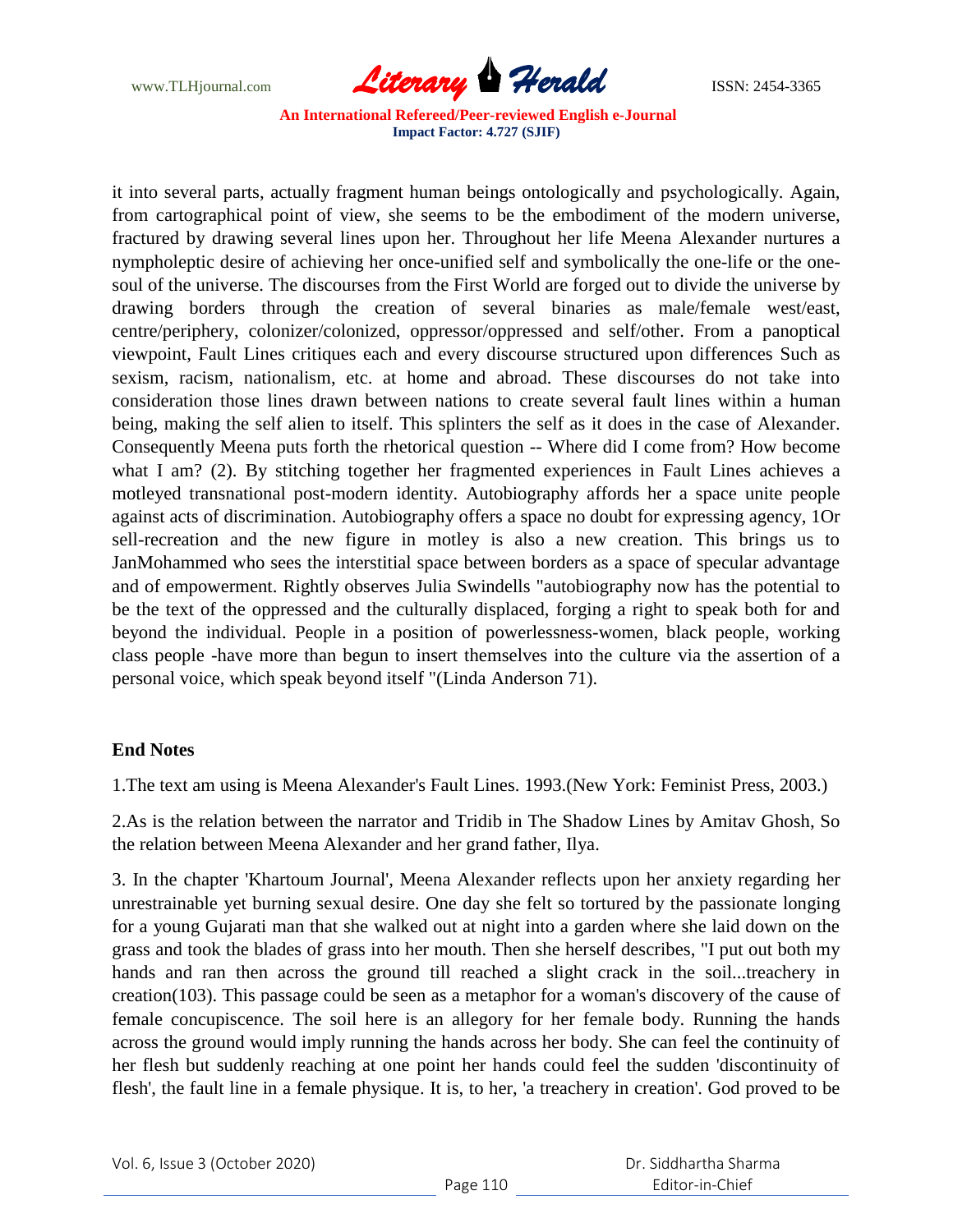

treacherous to her by not giving the flesh to her. On the other hand, the conservative Sudanese society had not allowed her any means to wedge that gap. As a consequence, she made her poetry the substitute for the male sexual organ. That's why she asserts, ""My sexual desire-which were budding at the time. though they had hardly been satisfied in the flesh-were essential to my poetry (102).

4. one of the four factors that relate power and knowledge to sex is, according to Foucault, hysterisation of women's bodies which has led us to think of the female body first as highly sexual and second as an object of medical knowledge. He argues that the female body, as a centre for reproduction, has also come to be considered a matter of public control.

# **Bibliography**

### PRIMARY SOURCES

Alexander, Meena, Fault Lines. I993. New York: Feminist Press, 2003.

Ghosh, Amitav. The Shadow Lines. New Delhi: Oxford University Press, 1995.

# SECONDARY SOURCES

Alexander,Meena. 7he Shock of Arrival: Reflection on the Postcolonial Experiences. Boston: South, 1996.

Anderson, Linda. Autobiography. London and New York: Routledge, 2007.

Bakhtin. Mikhail. 7he Dialogic Imagination: Four Essays. Trans. Emerson and Holquist. Austin, Texas: University of Texas Press, 1981.

Barthes, Rolland. Mythologies. Trans. Annette Lavers. New York: Hill and Wang, 1972.

Bhabha, Homi. K. "DissemiNation: Time, Narrative and the Margins of the Modern Nation." in The Location of Culture. London: Routledge, 1994:158.

Brah, Avtar. Cartographies of Diaspora: Contesting ldentities. London and New York: Routledge, 1997.

| Vol. 6, Issue 3 (October 2020) |          | Dr. Siddhartha Sharma |
|--------------------------------|----------|-----------------------|
|                                | Page 111 | Editor-in-Chief       |